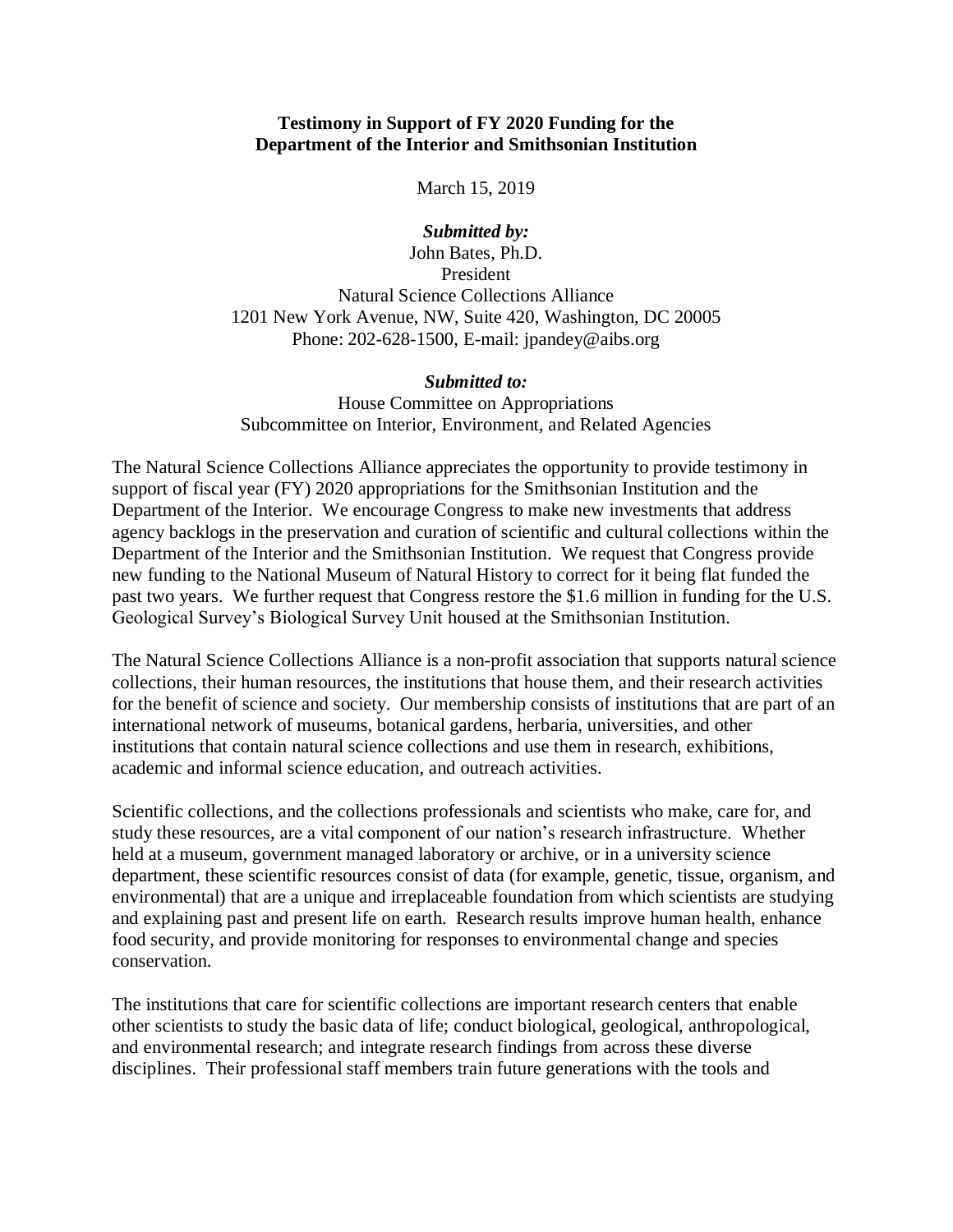expertise required to move science forward. In-house institutional staff expertise is vital to the development and deployment of this critical research infrastructure.

According to the federal Interagency Working Group on Scientific Collections, "scientific collections are essential to supporting agency missions and are thus vital to supporting the global research enterprise." Preservation of specimens and the strategic growth of these collections are in the best interest of science and the best interest of taxpayers. Existing scientific collections that are properly cared for and accessible are a critical component of the US science infrastructure and are readily integrated into new research on significant questions. Specimens that were collected decades or centuries ago are now routinely used in research in diverse fields related to genomics, human health, biodiversity sciences, informatics, environmental quality, and agriculture.

The Smithsonian Institution's National Museum of Natural History (NMNH) is a valuable federal partner in the curation and research on scientific specimens. The scientific experts at the NMNH care for 140 million specimens and ensure the strategic growth of this internationally recognized scientific research institution. To increase the availability of these scientific resources to researchers, educators, other federal agencies, and the public, NMNH is working on a multi-year effort to digitize its collections. That effort will substantially increase the scientific uses of these collections.

The National Museum of Natural History has also been working to strengthen curatorial and research staffing and to backfill positions left open by retirements and budget constraints. The current staffing level is insufficient to provide optimal care for the collections. Future curatorial and collections management staffing levels may be further jeopardized given funding cuts at science agencies, such as the USGS, that support staff positions at the National Museum of Natural History.

Interior is an important caretaker of museum collections as well; the Department has an estimated 146 million items, comparable in size only to the Smithsonian Institution. Although many of the department's collections are located in bureau facilities, numerous artifacts, and specimens are also housed by non-governmental facilities, such as museums and universities.

In addition, the United States Geological Survey (USGS) furthers the preservation, inventory, and digitization of geological scientific collections, such as rock and ice cores, fossils, and samples of oil, gas, and water. The National Geological and Geophysical Data Preservation program helps states with collections management, improves accessibility of collections data, and expands digitization of specimens to ensure their broader use. One example of the returns from this program is the potash mineral deposit discovered in Michigan that is valued at an estimated \$65 billion. Rock samples from Michigan were entered into a national database, where private companies discovered the deposit's existence and are now assessing the potential for mining. USGS also supports the documentation and conservation of native pollinators through its Native Bee Inventory and Monitoring Lab.

The Biological Survey Unit consists of USGS scientists stationed at the National Museum of Natural History, where they curate and conduct research on USGS-specimens of fish, reptiles,